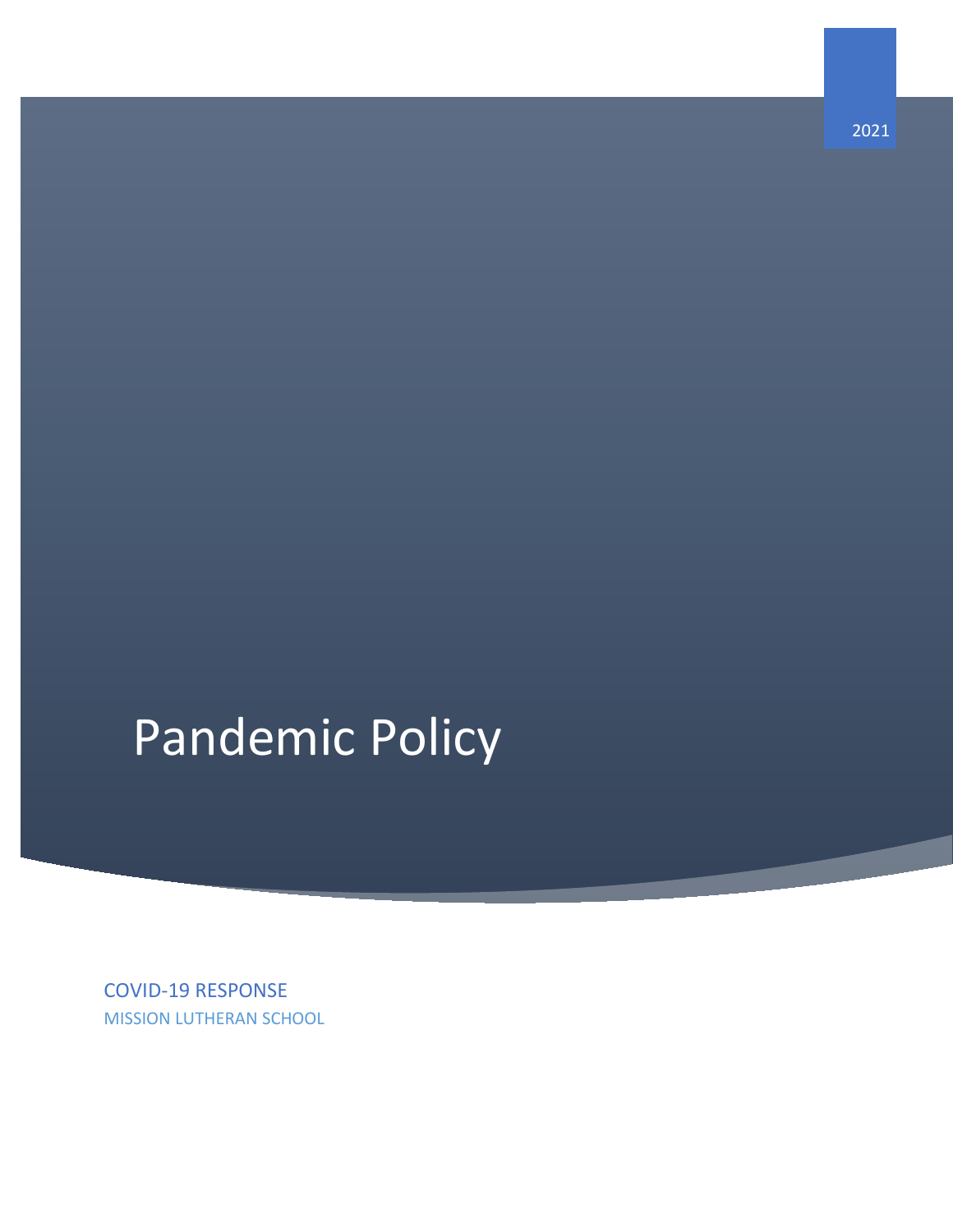# Contents

| Children/Staff who have had close contact with a person with symptoms or diagnosed with COVID-19  5 |  |
|-----------------------------------------------------------------------------------------------------|--|
| Children/Staff with COVID-19 who have been home isolated can stop isolation with these conditions 5 |  |
|                                                                                                     |  |
|                                                                                                     |  |
|                                                                                                     |  |
|                                                                                                     |  |
|                                                                                                     |  |
|                                                                                                     |  |
|                                                                                                     |  |
|                                                                                                     |  |
|                                                                                                     |  |
|                                                                                                     |  |
|                                                                                                     |  |
|                                                                                                     |  |
|                                                                                                     |  |
|                                                                                                     |  |
|                                                                                                     |  |
|                                                                                                     |  |
|                                                                                                     |  |
|                                                                                                     |  |
|                                                                                                     |  |
|                                                                                                     |  |
|                                                                                                     |  |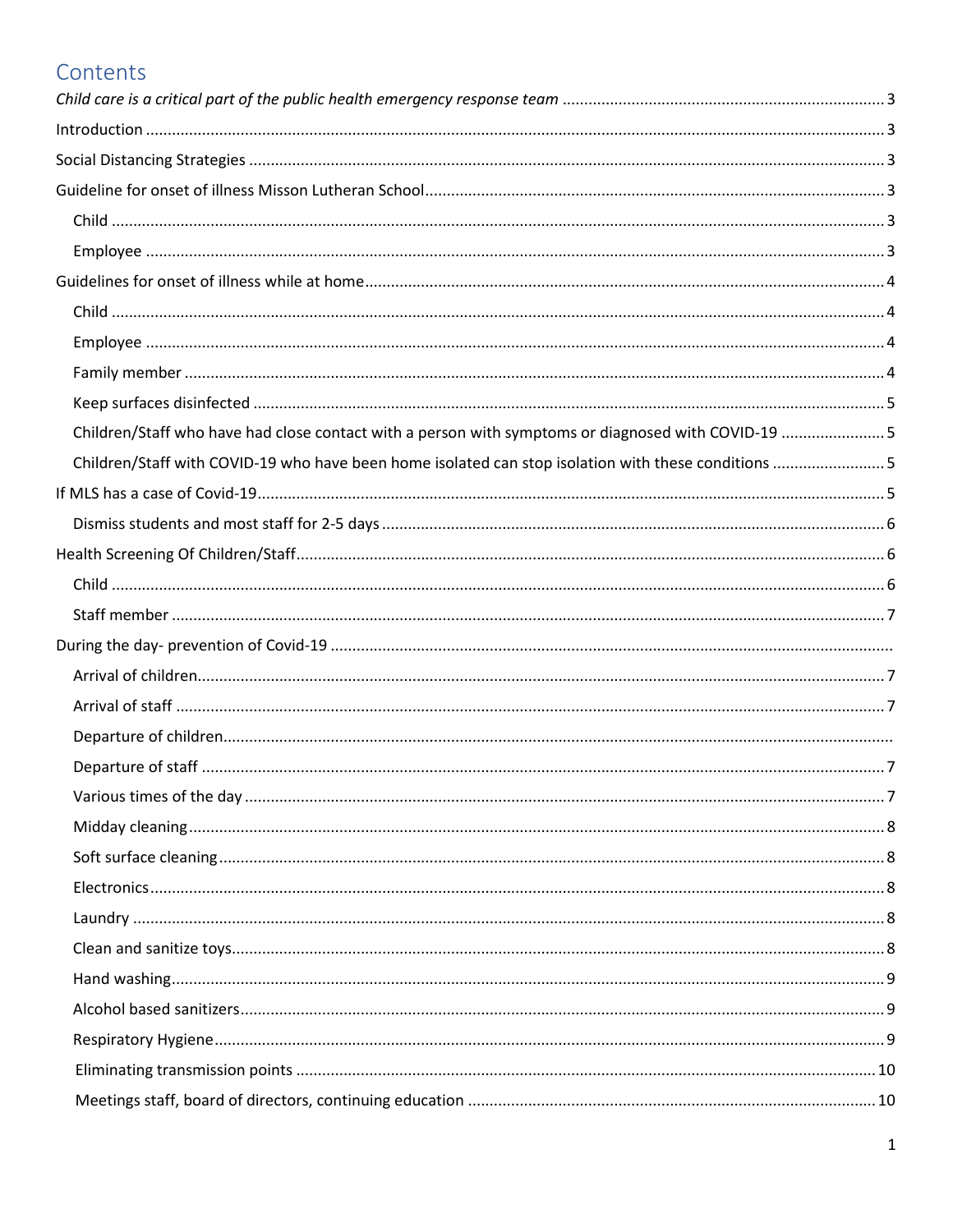<span id="page-2-0"></span>

| Tuition |  |
|---------|--|
|         |  |
|         |  |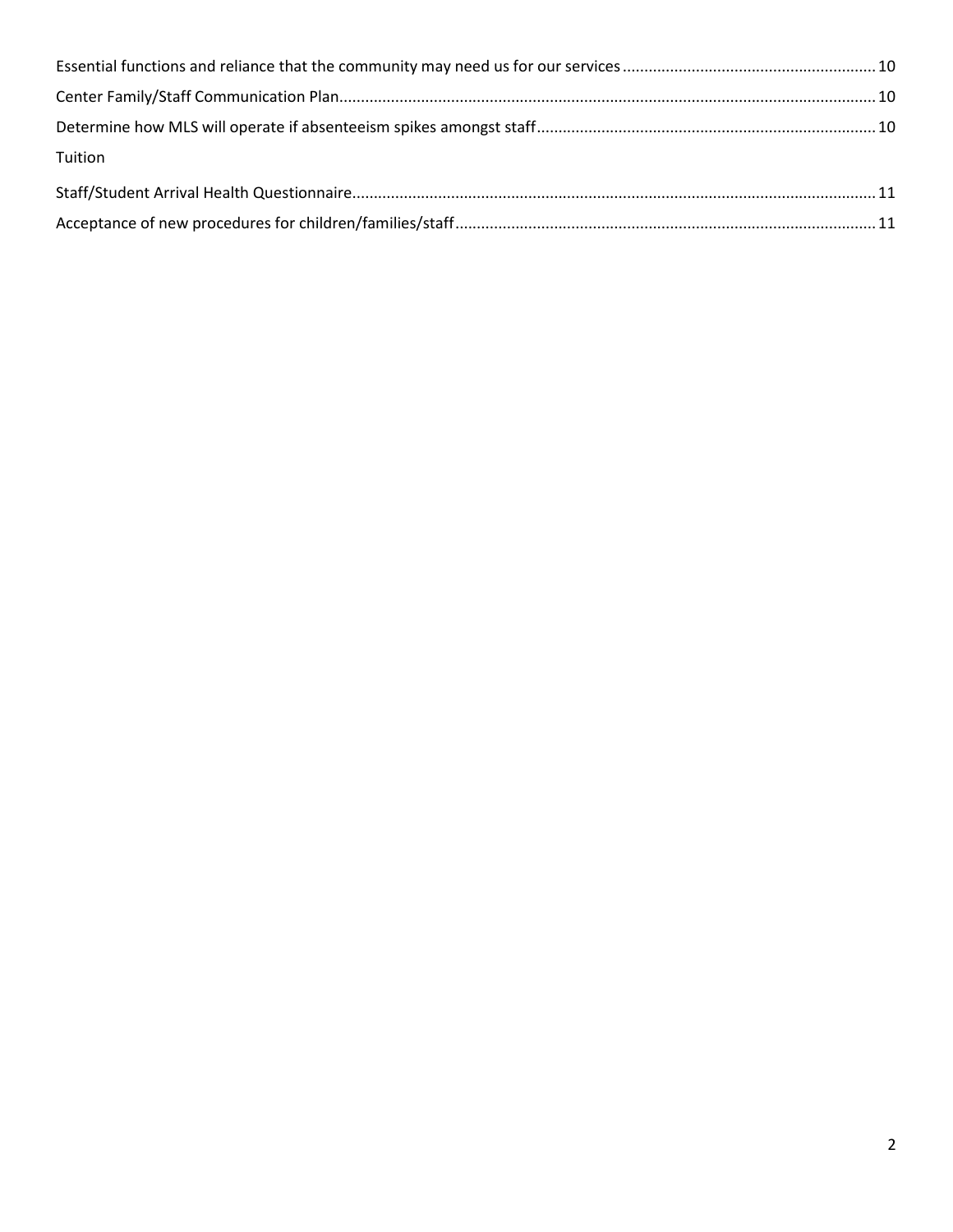# <span id="page-3-0"></span>*Child care is a critical part of the public health emergency response team* Introduction

The virus is thought to spread primarily from person-to-person.

- Between people who are in close contact with one another (within about 6 feet).
- Through respiratory droplets produced when an infected person coughs, sneezes or talks.
- These droplets can land in the mouths or noses of people who are nearby or possibly be inhaled into the lungs.
- Some studies have suggested that COVID-19 can be spread by people who are not showing symptoms.

Knowing these facts, Mission Lutheran School (MLS) has implemented safety measures for families, children, and staff to follow so that we are an important part of reducing the spread and keeping everyone as healthy as possible.

## <span id="page-3-1"></span>Social Distancing Strategies

MLS staff and families will work with OC Public Heath, the CDC and Community Care Licensing guidelines to determine a set of strategies appropriate for our center. We will use preparedness strategies and consider the following social distancing strategies that may/may not be implemented at some point of time during Covid-19

- Whenever possible, our classes include the same group each day, and the same teachers remain with the same group each day.
- If needed, cancel or postpone special events such as book fairs, holiday events, and special performances.
- Consider whether to alter or halt daily group activities that may promote transmission.
	- o Keep each group of children in a separate room whenever possible.
	- o Limit the mixing of children, such as staggering playground times and keeping groups separate for special activities such as art, music, and exercising.

## <span id="page-3-2"></span>Guideline for onset of illness at MLS

#### <span id="page-3-3"></span>Child

- If a child becomes sick during the day, the teacher will remove the child to a designated isolation room, where the child will be kept comfortable and observed until the family can arrive.
- The family will immediately be called and a request for immediate pick up will be made.

#### <span id="page-3-4"></span>Employee

- Employees who appear to hav[e symptoms](https://www.cdc.gov/coronavirus/2019-ncov/about/symptoms.html) (i.e., fever, cough, or shortness of breath) upon arrival at work or who become sick during the day should immediately be separated from children, co-workers, parents, and be sent home.
- If an employee is confirmed to have COVID-19 infection, administration will inform parents, fellow employees of their possible exposure to COVID-19 in the workplace but maintain confidentiality as required by the Americans with Disabilities Act (ADA). The fellow employees and families should then self-monitor for [symptoms](https://www.cdc.gov/coronavirus/2019-ncov/about/symptoms.html) (i.e., fever, cough, or shortness of breath).
- Community Care Licensing and OC public Health will be called.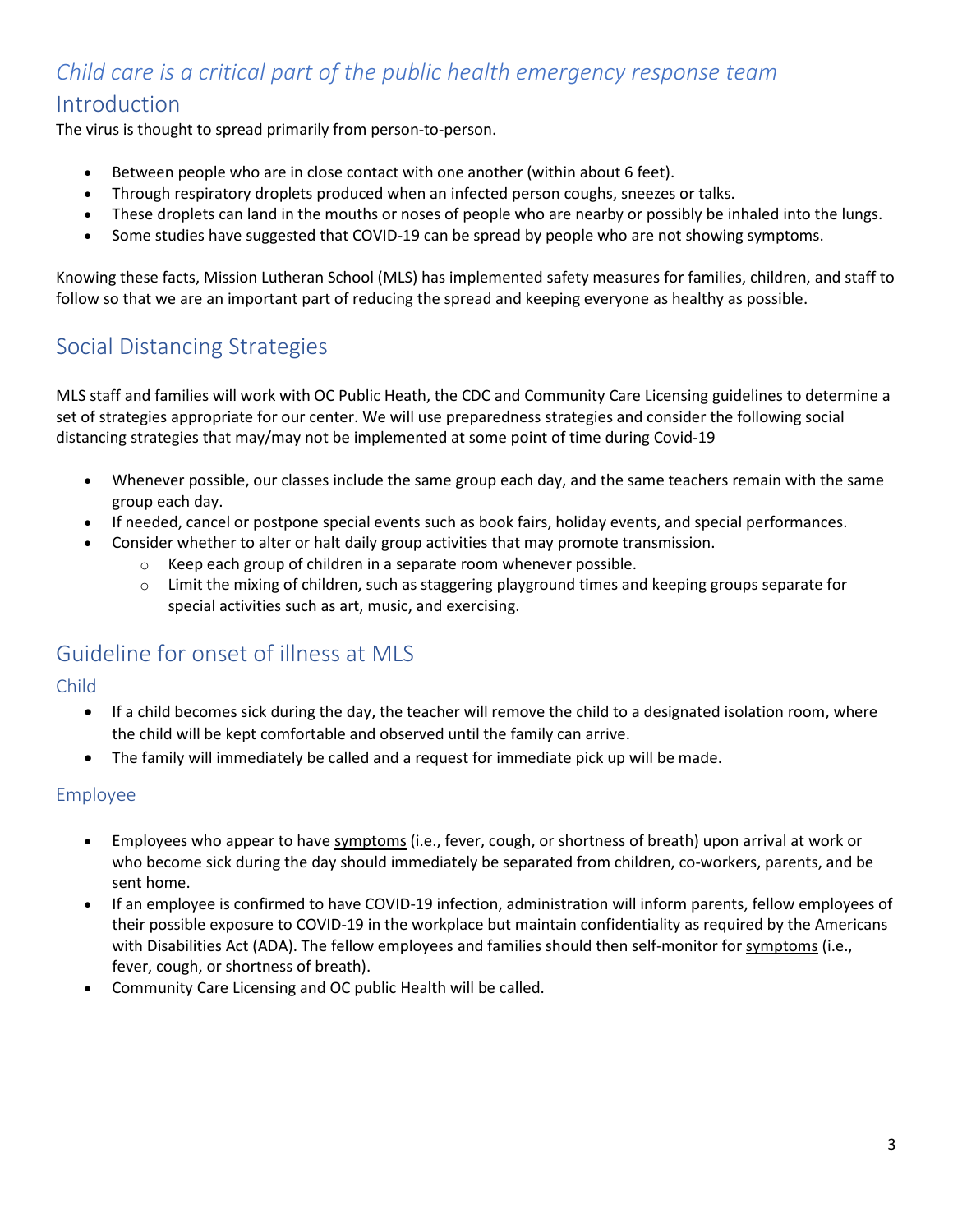# <span id="page-4-0"></span>Guidelines for onset of illness while at home

#### <span id="page-4-1"></span>Child

• If a child becomes sick at home with any symptoms, cough, fever, muscle aches, generally not feeling well, we ask that you notify us and keep your child at home. Follow our current illness policy to understand the return to school policy. If symptoms are consistent with Covid-19, please phone your child's pediatrician and ask for guidance. Please phone us and share that guidance so that MLS will know how to proceed with our next steps of notifying the proper and required people, and/or authorities.

#### <span id="page-4-2"></span>Employee

- Stay home: Most people with COVID-19 have mild illness and are able to recover at home without medical care. Do not leave your home, except to get medical care. Do not visit public areas.
- Stay in touch with your doctor
- Stay away from others: as much as possible, you stay away from others. You should stay in a specific "sick room" and away from other people and pets in your home. Use a separate bathroom, if available.
- If you develop emergency warning signs for COVID-19 get medical attention immediately. Emergency warning signs include:
	- o Trouble breathing
	- o Persistent pain or pressure in the chest
	- o New confusion or inability to arouse
	- o Bluish lips or face

#### <span id="page-4-3"></span>Family member

- I[f caring for a sick household member,](about:blank) follow recommended precautions and monitor your own health
- Have the person stay in one room, away from other people, including yourself, as much as possible.
	- $\circ$  If possible, have them use a separate bathroom.
	- o Avoid sharing personal household items, like dishes, towels, and bedding
	- $\circ$  Have them wear a [cloth face covering](https://www.cdc.gov/coronavirus/2019-ncov/prevent-getting-sick/cloth-face-cover.html) (that covers their nose and mouth) when they are around people, including you.
	- $\circ$  If the sick person cannot wear a cloth face covering, you should wear one while in the same room with them.
	- $\circ$  If the sick person needs to be around others (within the home, in a vehicle, or doctor's office), they should wear a cloth face covering that covers their mouth and nose.
- Wash your hands often with soap and water for at least 20 seconds, especially after interacting with the sick person. If soap and water are not readily available, use a hand sanitizer that contains at least 60% alcohol. Cover all surfaces of your hands and rub them together until they feel dry.
- Avoid touching your eyes, nose, and mouth.
- Every day, clean all surfaces that are touched often, like counters, tabletops, and doorknobs
	- o Use household cleaning sprays or wipes according to the label instructions.
- Wash laundry thoroughly.
	- $\circ$  If laundry is soiled, wear disposable gloves and keep the soiled items away from your body while laundering. Wash your hands immediately after removing gloves.
- Avoid having any unnecessary visitors.
- For any additional questions about their care, contact their healthcare provider or state or local health department.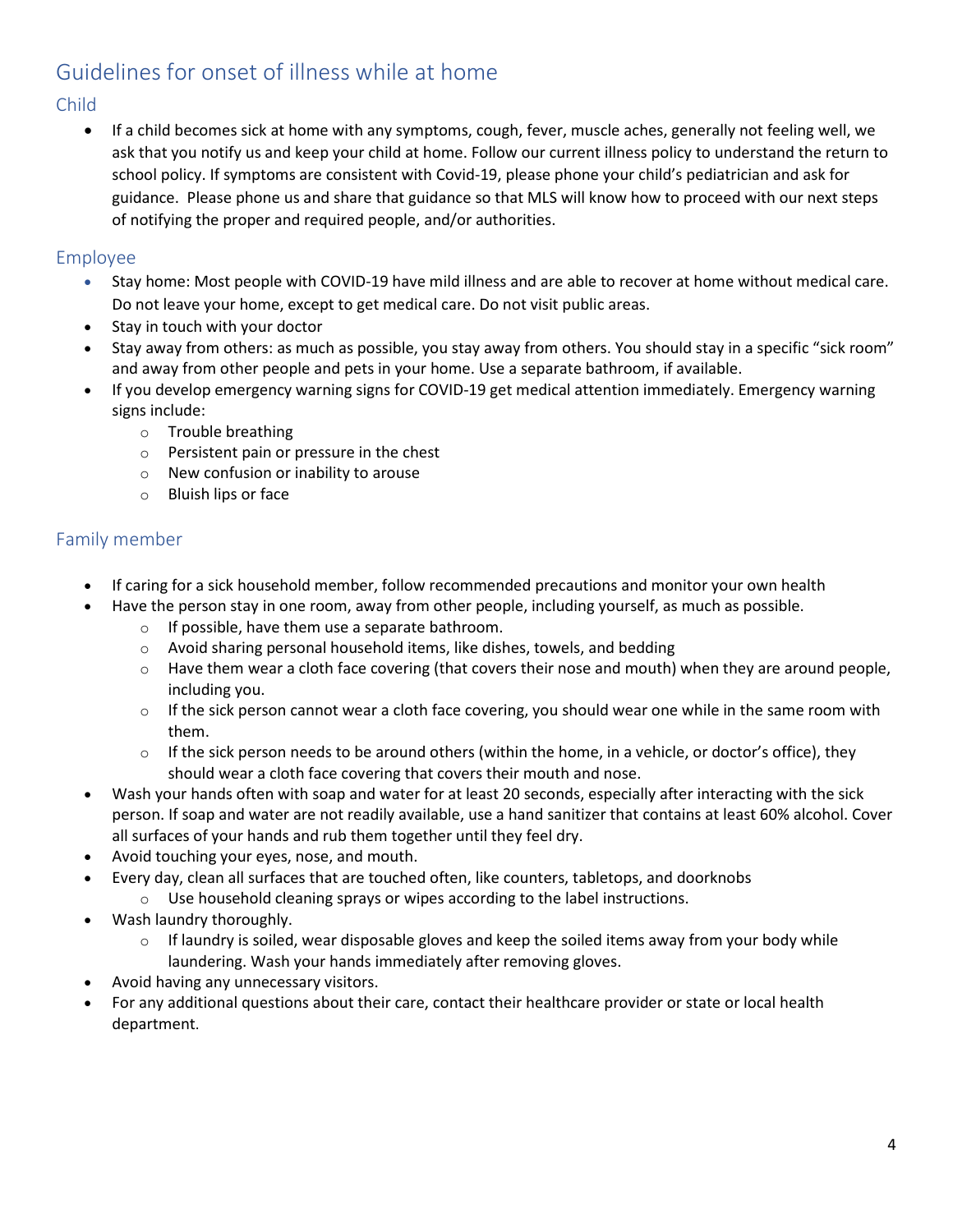#### <span id="page-5-0"></span>Keep surfaces disinfected

• Disinfectants and sanitizers should be left on surfaces to air day and not be wiped off. Consult the manufacturer label for more instructions.

<span id="page-5-1"></span>Children/Staff who have had close contact with a person with symptoms or diagnosed with COVID-19

- Children who have symptoms must stay home
- Employees who have symptoms (i.e., fever, cough, or shortness of breath) should notify their supervisor and stay home.
- Sick employees should follow [CDC-recommended steps.](https://www.cdc.gov/coronavirus/2019-ncov/if-you-are-sick/steps-when-sick.html) Employees should not return to work until the criteria to discontinue home isolation are met, in consultation with healthcare providers and state and local health departments.
- Employees who are well but who have a sick family member at home with COVID-19 should notify their supervisor and follow CDC recommended precautions.

#### <span id="page-5-2"></span>Children/Staff with COVID-19 who have home isolated can stop isolation with these conditions

- If a test will not be administered to determine if you are still contagious, children and staff can return to MLS Center after these three things have happened:
	- o No fever for at least 72 hours (that is three full days of no fever without the use medicine that reduces fevers)
	- o other symptoms have ceased (cough, shortness of breath, etc.)
	- o at least 7 days have passed since symptoms first appeared
	- Persons with laboratory-confirmed COVID-19 who have not had any symptoms may discontinue isolation when at least 7 days have passed since the date of their first positive COVID-19 diagnostic test and have had no subsequent illness provided they remain asymptomatic. For 3 days following discontinuation of isolation, these persons should continue to limit contact (stay 6 feet away from others) and limit potential of dispersal of respiratory secretions by wearing a covering for their nose and mouth whenever they are in settings where other people are present. In community settings, this covering may be a barrier mask, such as a bandana, scarf, or cloth mask. The covering does not refer to a medical mask or respirator.

## <span id="page-5-3"></span>If MLS has a case of Covid-19

- MLS will notify families and staff of the exposure
- MLS will report the confirmed case to the local health department and follow their specific guidelines
- MLS will report the confirmed case to the state Department of Public Health
- Determine the date of symptom onset for the child/staff member
- Determine if the child/staff member attended/worked at the school while symptomatic or during the 2 days before symptoms began
- Identify what days the child/staff member attended/worked during that time
- Determine who had close contact with the child/staff member at the program during those days.
- Close off areas used by the individuals with COVID-19
- Exclude the children and staff members who are determined to have had close contact with the affected/child/staff member for 14 days after the last day they had contact with the affected/child/staff
- member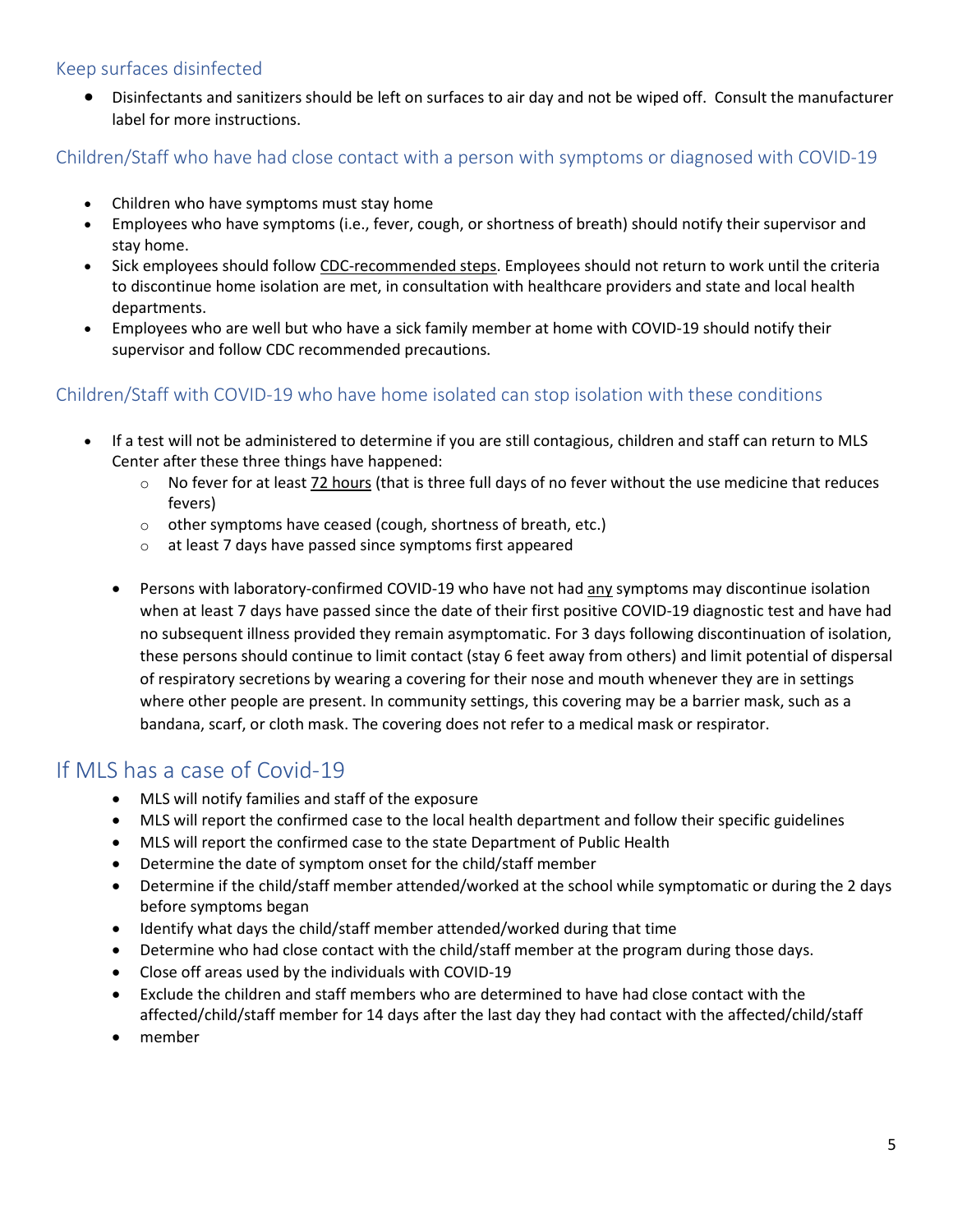- Wait as long as practical before beginning cleaning and disinfection to minimize potential for exposure to respiratory droplets.
	- o Open outside doors and windows to increase air circulation in the area.
	- $\circ$  If possible, wait up to 24 hours before beginning cleaning and disinfection. If 24 hours is not feasible, wait as long as possible
	- o Clean and disinfect all areas used by the sick person, such as offices, bathrooms, common areas, shared electronic equipment like tablets, touch screens, keyboards, and remote controls.
	- $\circ$  If more than 7 days since the sick person visited or used the facility, additional cleaning and disinfection is not necessary. –
	- o Continue routine cleaning and disinfection
		- When cleaning•
			- Wear disposable gloves for all tasks in the cleaning process, including handling trash.
			- Gloves should be removed carefully to avoid contamination of the wearer and the surrounding area.
			- Wash your hands often with soap and water for 20 seconds.-Always wash immediately after removing gloves and after contact with a sick person.

#### <span id="page-6-0"></span>Dismiss students and staff for 2-5 days

This initial short-term dismissal allows time for the local health officials to gain a better understanding of the COVID-19 situation impacting the school. This allows the local health officials to help the school determine appropriate next steps, including whether an extended dismissal duration is needed to stop or slow further spread of COVID-19.

- Local health officials' recommendations for the scope and duration of center closure will be made on a caseby-case basis using the most up-to-date information about COVID-19 and the specific cases in the community.
- During center closure, any extracurricular group activities will be cancelled.
- Discourage staff, students, and their families from gathering or socializing anywhere. This includes group child care arrangements, as well as gathering at places like a friend's house, a favorite restaurant, or the local shopping mall.
- A short-term dismissal will not include the stopping or reduction of tuition. Should the center be closed for more than 5 business days, tuition reduction/stopping will be addressed.

## <span id="page-6-1"></span>Health Screening of Children/Staff

• All children and staff are required to be screened for any observable illness, including cough or respiratory distress, and to confirm temperature below 100.4 degrees upon arrival every day until further notice. If a child is excluded from care because of fever, cough, or shortness of breath, the child must be symptom free for 48 hours to return to care. There is no reduction of tuition for this time period.

#### <span id="page-6-2"></span>Child

- Children's temperatures are checked upon arrival.
- Staff will wear a mask while checking child's temperature.
- Each child will have a visual health check.
- Staff will sign off on Student/Staff Arrival Questionnaire
- Once in the classroom, children immediately wash their hands
- Each child's belongings have a separate area to be stored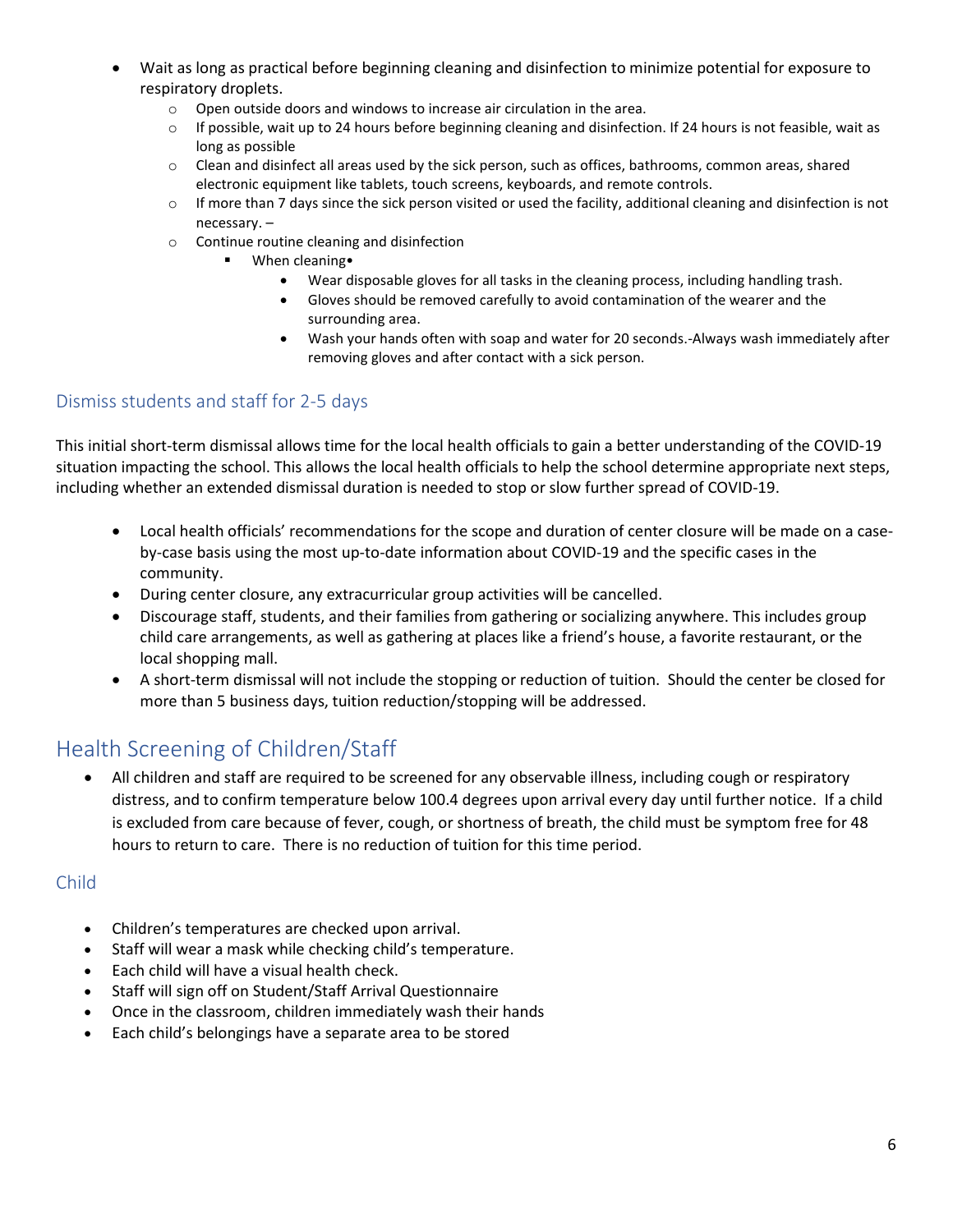#### <span id="page-7-0"></span>Staff member

• Staff are expected to arrive at least 5-10 minutes early than their scheduled shift and check in at the main entrance for health screening and answer the questions on Student/Staff Questionnaire once their temperature is taken

#### <span id="page-7-1"></span>Arrival of children

- We may at some point stagger arrival and drop off times
- Parents that are not vaccinated are required at this time to always wear a mask when on campus.
- Check each child's temperature upon arrival. Families also need to comply with daily questions of child's exposure to Covid-19, and if child has any of the identified symptoms set by the CDC guidance, the child will not be permitted to attend. Attendance will be denied for a minimum of 48 hours following.
- Staff will help children with hand washing once in the classroom
- Staff will either direct the children or take child's lunch from family to leave outside the classroom or put in individual cubbies. Please do not put the lunch box/bag down on the counters or tables only in the bids at the check in table.
- Children will not be allowed to bring backpacks, toys from home, or other personal belongings into the center. Fresh bedding must come laundered each Monday (or the first day of the week that your child attends) and put in nap cart in the hallway.
- Car seats may not be left at school.
- Class size (*currently as of 5/29/2021)* is 1:12

#### <span id="page-7-2"></span>Arrival of Staff

- Bring into the school as little as you possibly will need for the day.
- Take temperature, answer questions and log on chart
- Wash hands immediately upon arrival in the classroom.

#### <span id="page-7-3"></span>Departure of Staff

Once all children have departed and center is cleaned

- Use a glove to remove any trash to the dumpster
- Wash hands and take all belongings home daily.

#### <span id="page-7-4"></span>Various times of the day

- All children's napping items, extra clothes are to stay at the center for the week to reduce the transmission of Covid-19 from home to school
- Keep classroom size as small as possible.
- At nap time, ensure that children's cots are spaced out as much as possible, ideally 6 feet apart. Continue to practice head to toe to further reduce the potential for viral spread.
- Children's books, like other paper-based materials such as mail or envelopes, are not considered as a high risk for transmission and do not need additional cleaning or disinfection procedures. We do encourage a light wipe down throughout the day without children present
- Break room will have a bleach type of spray bottle for staff to use before and after use of table.
- No touch trashcans in classrooms instead of cans that require a hand to touch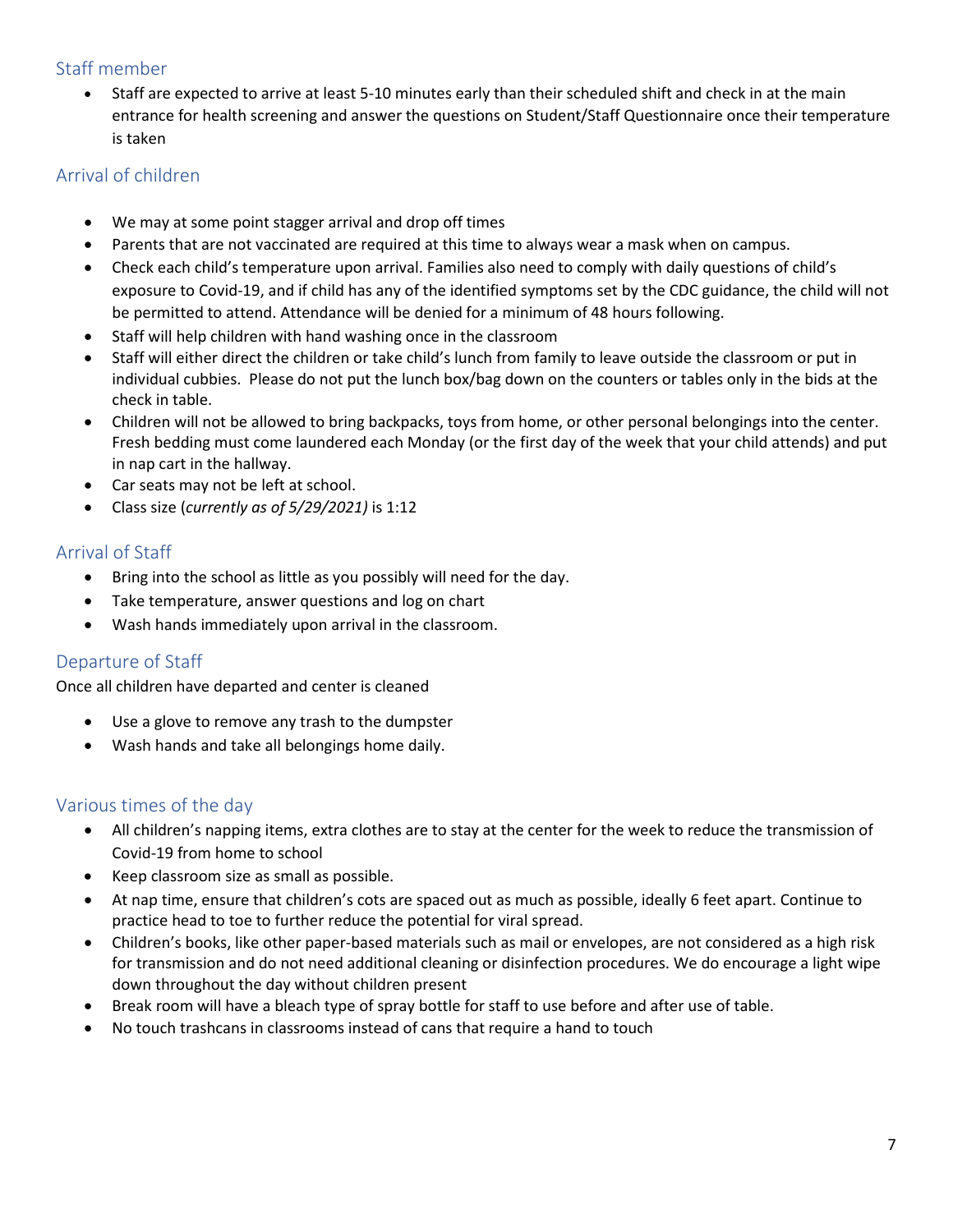#### <span id="page-8-0"></span>Midday cleaning

- Clean the area or item with soap and water or another detergent if it is dirty. Then, use disinfectant. Follow the instructions on the label to ensure safe and effective use of the product.
- Keeping surface wet for a period of time one-three minutes
- Precautions such as wearing gloves during use of the product with no children present.

#### <span id="page-8-1"></span>Soft surface Cleaning

For soft surfaces such as carpeted floor, rugs, and drapes

- Clean the surface using soap and water or with cleaners appropriate for use on these surfaces.
- Launder items (if possible) according to the manufacturer's instructions. Use the warmest appropriate water setting and dry items completely

#### <span id="page-8-2"></span>**Electronics**

For electronics, such as tablets, touch screens, keyboards, and remote controls

- Consider putting a wipeable cover on electronics.
- Follow manufacturer's instruction for cleaning and disinfecting.
- <span id="page-8-3"></span>• If no guidance, use alcohol-based wipes or sprays containing at least 60% alcohol. Dry surface thoroughly.

#### Laundry

For clothing, towels, linens and other items

- Launder items according to the manufacturer's instructions. Use the warmest appropriate water setting and dry items completely.
- Wear disposable gloves when handling dirty laundry from a person who is sick.
- Dirty laundry from a person who is sick can be washed with other people's items.
- <span id="page-8-4"></span>• Remove gloves, and wash hands right away.

#### Clean and Sanitize Toys

- Toys that cannot be cleaned and sanitized should not be used.
- Toys that children have placed in their mouths or that are otherwise contaminated by body secretions or excretions should be set aside until they are cleaned by hand by a person wearing gloves. Clean with water and detergent, rinse, sanitize and air-dry.
- Be mindful of items more likely to be placed in a child's mouth, like play food, dishes, and utensils.
- Machine washable cloth school toys are not being used at this time.
- Classes are not sharing toys with other classes, unless they are washed and sanitized before being moved from one class to the other.
- Used toys are set aside to be cleaned. They are placed in a large bin marked "Used". They are washed with soapy water which is the ideal method for cleaning. There are enough toys so that the toys can be rotated through cleanings. These toys will be washed after the children are dismissed.
- Children's books, like other paper-based materials such as mail or envelopes, are not considered a high risk for transmission and do not need additional cleaning or disinfection procedures.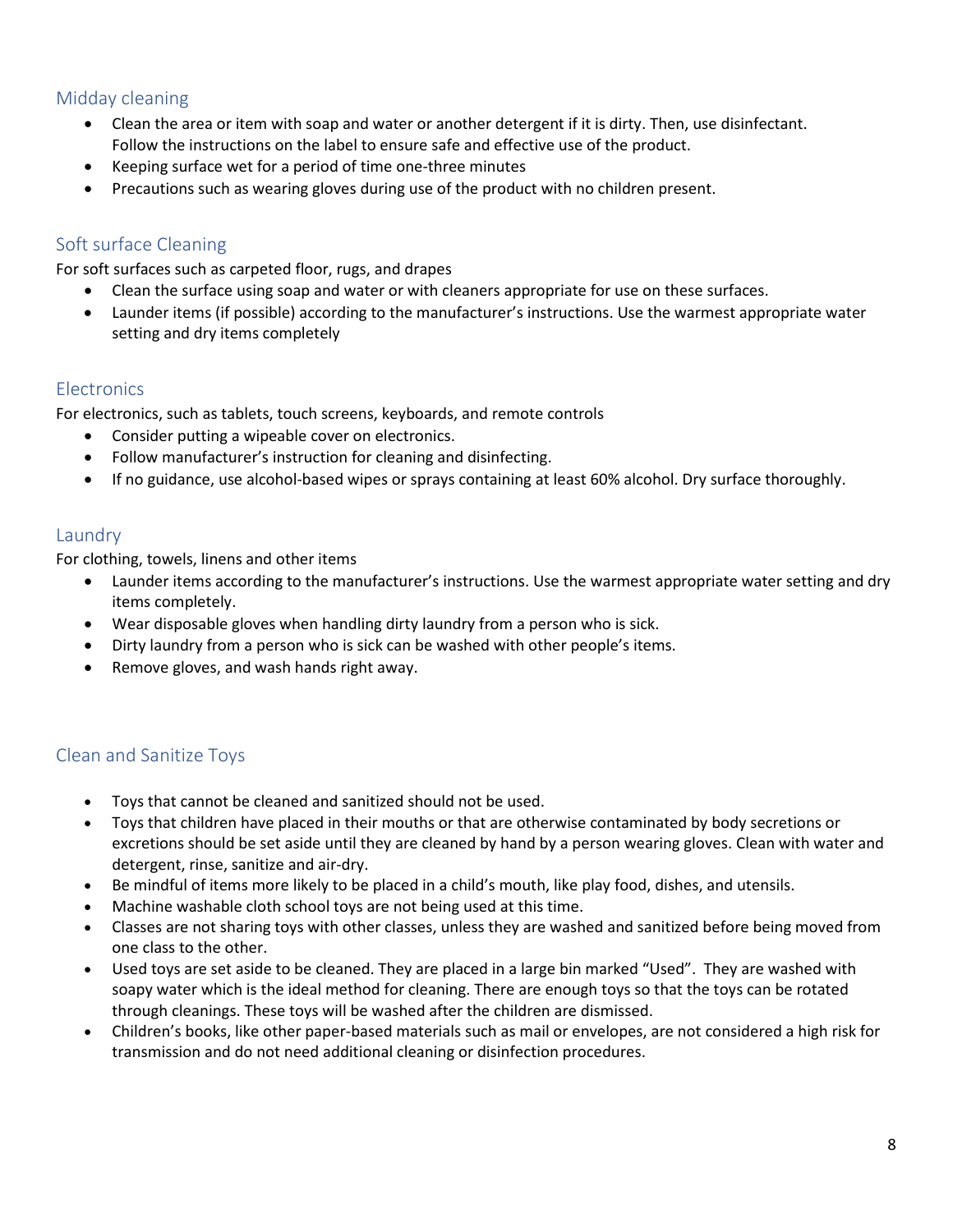#### Children during nap time

It is important to be able to comfort crying, sad, and/or anxious children during nap time.

- Staff should wash their hands before and after handling children' personal items.
- Staff can protect themselves by wearing an over-large button-down, long sleeved shirt and by wearing long hair up off the collar in a ponytail
- Staff should wash their hands, neck, and anywhere touched by a child's secretions.
- Staff should change the child's clothes if secretions are on the child's clothes. They should change the buttondown shirt, if there are secretions on it, and wash their hands again.
- Contaminated clothes should be placed in a plastic bag or washed in a washing machine.
- Children and staff should have multiple changes of clothes on hand in the childcare center

#### <span id="page-9-0"></span>Hand washing

All children, staff, and volunteers should engage in hand hygiene at the following times

- Arrival to the facility and after breaks
- Before and after preparing food or drinks
- Before and after eating or handling food
- Before and after administering medication or medical ointment
- After using the toilet or helping a child use the bathroom
- After coming in contact with bodily fluid
- After playing outdoors
- After handling garbage
- After blowing one's nose, coughing, or sneezing
- After using the restroom
- Before coming in contact with any child
- After touching or cleaning surfaces that may be contaminated
- After using shared equipment like toys, computer keyboards, mouse, scissors, pens. etc.
- All staff and children must adhere to regular hand washing with soap and water for at least 20 seconds
	- o Turn water on and wet hands, remove from water
	- o Add soap to hands and create friction to make bubbles
	- o Scrub for 20 seconds, sing Happy Birthday or ABC's
	- o Rinse hands under running water
	- o Dry hands with single use paper towels
	- o Turn off faucet with paper towels

#### <span id="page-9-1"></span>Alcohol based sanitizers

<span id="page-9-2"></span>Use of an alcohol-based hand sanitizer should only be practiced when soap and water method is not available

#### Respiratory Hygiene

- All staff should cover coughs and sneezes with a tissue or the corner of the elbow
- Encourage children when appropriate to cover coughs and sneezes with tissues or the corner of the elbow
- Dispose of soiled tissues immediately after use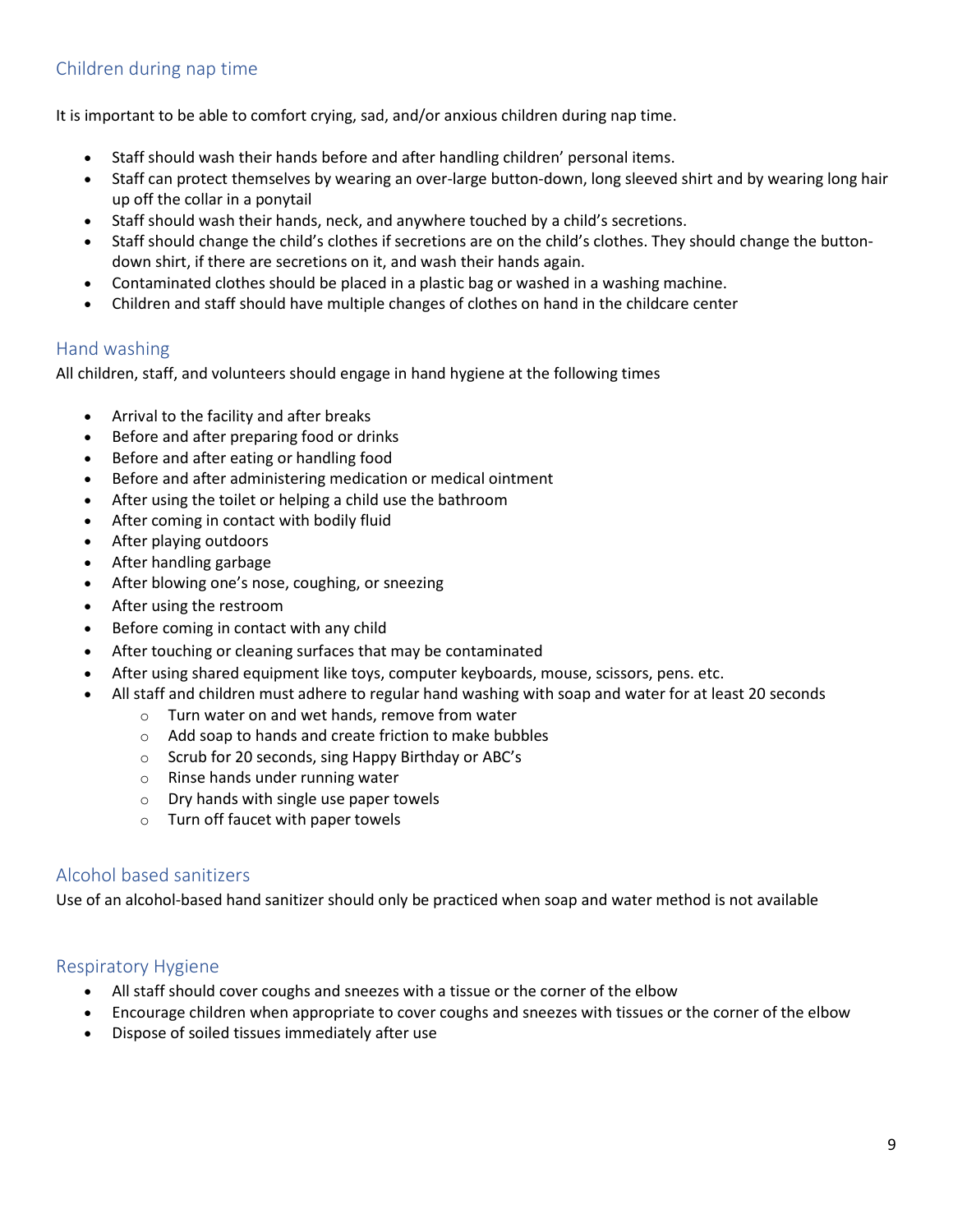# <span id="page-10-0"></span>Eliminating transmission points

- Reduce common touch points by opening internal doors where possible.
- Install all no-touch disposal receptacles for non-hazardous waste containers.
- **Frequent cleaning of all touch points**.
- Secure all secondary doors and access points to minimize incidental contact.
- Recommended to provide disposable wipes so that commonly used surfaces (for example, doorknobs, keyboards, remote controls, desks, other work tools and equipment) can be wiped down.
- Staff should not share phones, desks, or other work tools and equipment, when possible. If shared, clean and disinfect equipment before and after use.
- Employees should clean their personal workspace at the beginning and the end of every shift.
- If a sick employee is suspected or confirmed to have COVID-19, follow the CDC cleaning and disinfection recommendations.

### <span id="page-10-1"></span>Meetings staff, board of directors

Meetings that require close contact should when possible, be in a large outdoor space if available, or a ventilated area that provides 6 feet of spacing.

## <span id="page-10-2"></span>Essential functions and reliance that the community may need us for our services

- The Director will communicate often with companies including fire and safety that enter the building.
	- $\circ$  MLS procedure for these persons to enter the school or office building
		- Visitors conducting business must wear a mask
		- Director or her designee will take visitors temperature
		- **•** The visitor will complete a questionnaire form

## <span id="page-10-3"></span>Center Family/Staff Communication Plan

• Communication is important for all center staff and families. Regular communication will continue through the director or her designee and staff as well as face to face.

## <span id="page-10-4"></span>Determine how MLS will operate if absenteeism spikes amongst staff

While assuring that same staff person is to remain with the same children over the course of the day it is understandable that absenteeism may increase in employees, those who stay home to care for sick family members, and those who must stay home to watch their children if dismissed from [childcare programs and K-12 schools.](https://www.cdc.gov/coronavirus/2019-ncov/community/schools-childcare/guidance-for-schools.html)

- MLS will plan to monitor and respond to absenteeism at the workplace to provide consistency for families and children
- Implement plans to continue our essential business functions in case we experience higher than usual absenteeism.
- We've cross-trained staff to perform essential functions so the workplace can operate even if key employees are absent.

#### Tuition

- Tuition will be collected when MLS is open and operating.
- Enrolled children whose parents have asked to hold their spot can pay monthly rate till they are ready to return.